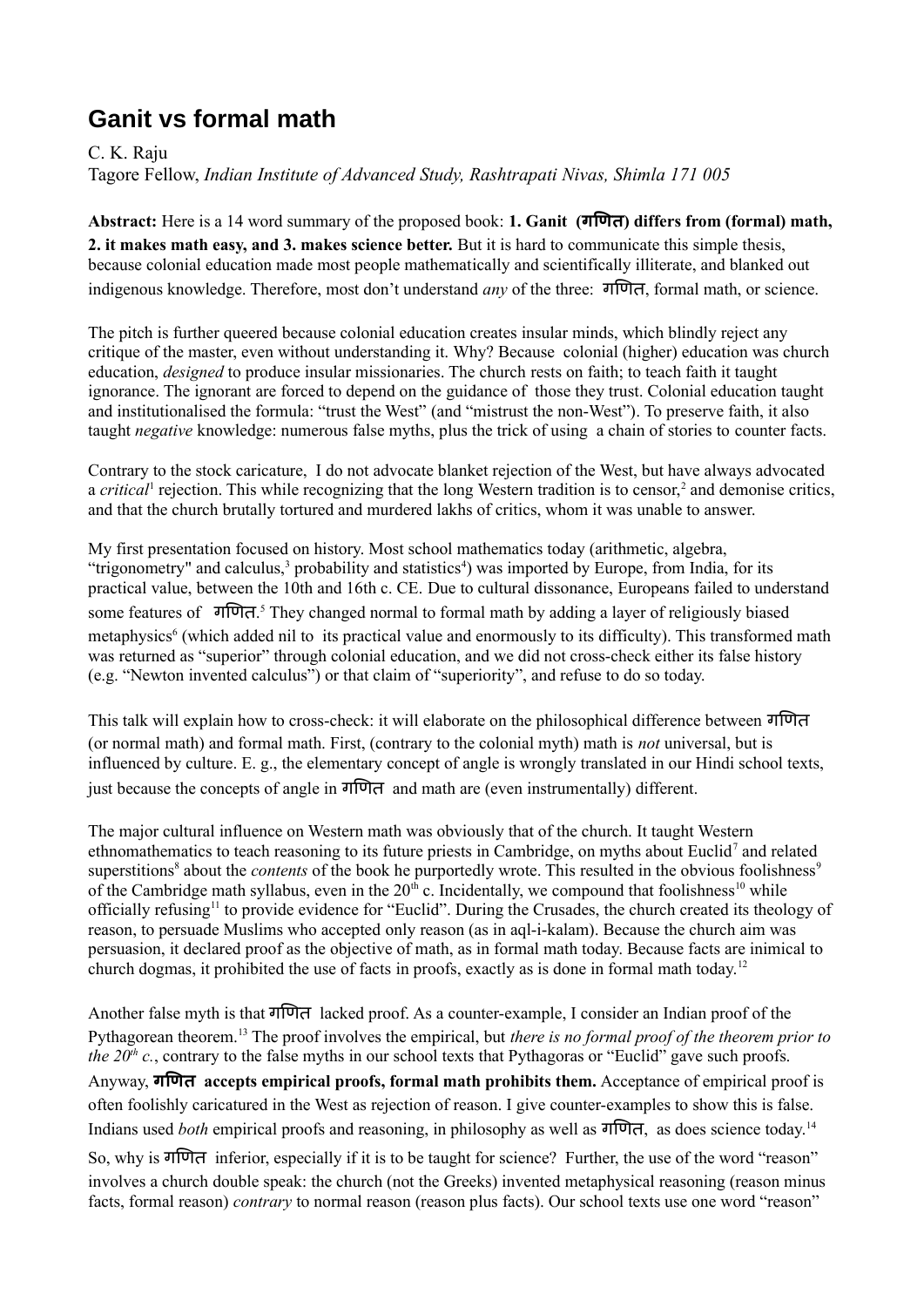indiscriminately for both scientific (normal) reasoning and church (formal) reasoning, to advocate a (formal) mathematics which teaches church "reasoning" for its purported use in science.

Because facts are prohibited, the axioms of formal math (such as those of set theory) are pure metaphysics (i.e., irrefutable in the Popperian sense). Hence, formal mathematical theorems are *never* certain truths, and need not even be approximately valid knowledge. They can mislead, since the metaphysics of infinity in formal math (e.g. formal "real" numbers) is religiously biased since allied to church dogmas of eternity.<sup>15</sup> On Western superstition, deduction is infallible. I explain why formal mathematical theorems are not even certain *relative* truths. At best, they are FALLIBLE relative truths (relative to *both* axioms and logic<sup>16</sup>),

Another key difference is that गणणित (though it had proofs) *focused on calculation.* Calculation is the source of practical value in everything from shopping for groceries to determining rocket trajectories, or finance<sup>17</sup> and AI. E.g., though Columbus supposedly *proved* the earth is round, mathematically backward Europeans were unable to *calculate* the earth's radius for centuries, as others had done millennia earlier, and this failure of calculation led to huge navigational disasters specific to Europeans, which lasted until the late  $18<sup>th</sup>$  c.<sup>18</sup> Again, the "Pythagorean" "theorem" in the Manava sulba-sūtra<sup>19</sup> 10.10 states how to *calculate* the diagonal of a rectangle, using square-roots, impossible with Greek and Roman numerals.

The third difference follows: गणणित accepted inexactitude in calculation. While precision is needed, calculations are inevitably inexact<sup>20</sup> or "approximate": this is obvious when they involve entities such as  $\sqrt{2}$  declared as सविशेष.<sup>21</sup> All calculations done on digital computers today are inexact.<sup>22</sup> Formal math however claims exactitude. This is plain superstition, e.g. the Pythagorean theorem is not *exactly* true anywhere in the real world; not on the curved surface of the earth, not in space which too is curved.

The Western superstition that math is exact arose from a related Western religious superstition that math is *eternal* truth. Plato said that mathematics (from mathesis) arouses the eternal soul.<sup>23</sup> Proclus<sup>24</sup> explained this by sympathetic magic: math arouses the eternal soul just because math has eternal truths. This belief persisted as a post-Crusade church superstition that "God rules the world with eternal laws of nature", <sup>25</sup> written in "the language of eternal truth: mathematics". The Western attempt to sum Indian infinite series *exactly* led to a fantasy world of metaphysics (of infinity, formal "real" numbers), mimicking Aquinas' metaphysics of angels.<sup>26</sup> Few understand the trick of using biased metaphysics in math to push religiously biased conclusions into science, as in the creationism of Stephen Hawking.<sup>27</sup> Likewise, politically biased conclusions (e.g. "Arrow's impossibility theorem") can be pushed into economics<sup>28</sup> through formal math.

That is, **while math "works" for science, what "works" is** *normal* **math;** the formal math part, or the layer of metaphysics added to it by the West, is redundant. However, metaphysics does add political value (exclusively for the West) for the axioms of school and university math were all laid down by authoritative Western mathematicians, and a revolt is needed before alternatives can be mainstreamed.

Some confusing tricks are used to hide the religious connection of Western (formal) math. These include (1) emphasizing aesthetics over practical value, clearly absent in current, formal math, $^{29}$  (2) confounding the metaphysics in math with mere abstraction, and (3) myths about Greek achievements in math, to hide the church invention of formal reasoning.

Pedagogically, the book on Rajju Ganit<sup>30</sup> is ready, and Pune University may accept<sup>31</sup> the secular math course on calculus without limits.<sup>32</sup> Scientifically, Newton, though abusively anti-church in his censored writings,<sup>33</sup> was a fanatic Christian.<sup>34</sup> His religiosity about "laws of nature", and consequent misunderstanding of the Indian calculus,<sup>35</sup> led him to make time metaphysical, and this was the very reason why his physics failed a century ago.<sup>36</sup> My (revised) theory of retarded gravitation<sup>37</sup> aims to use the two-satellite experiment (and 'Oumuamua) to test for special relativistic (*v/c*) gravitational effects inexplicable on general relativity.

**Conclusions. गणणित** differs from formal math because **गणणित** is secular while formal math is based on religious superstitions. Ganit makes math easy because the metaphysics of formal math, as in Russell's 378 page proof of 1+1=2, adds enormously to the difficulty of math without adding practical value. Ganit improves science by eliminating the creep of biased metaphysics from formal math into science.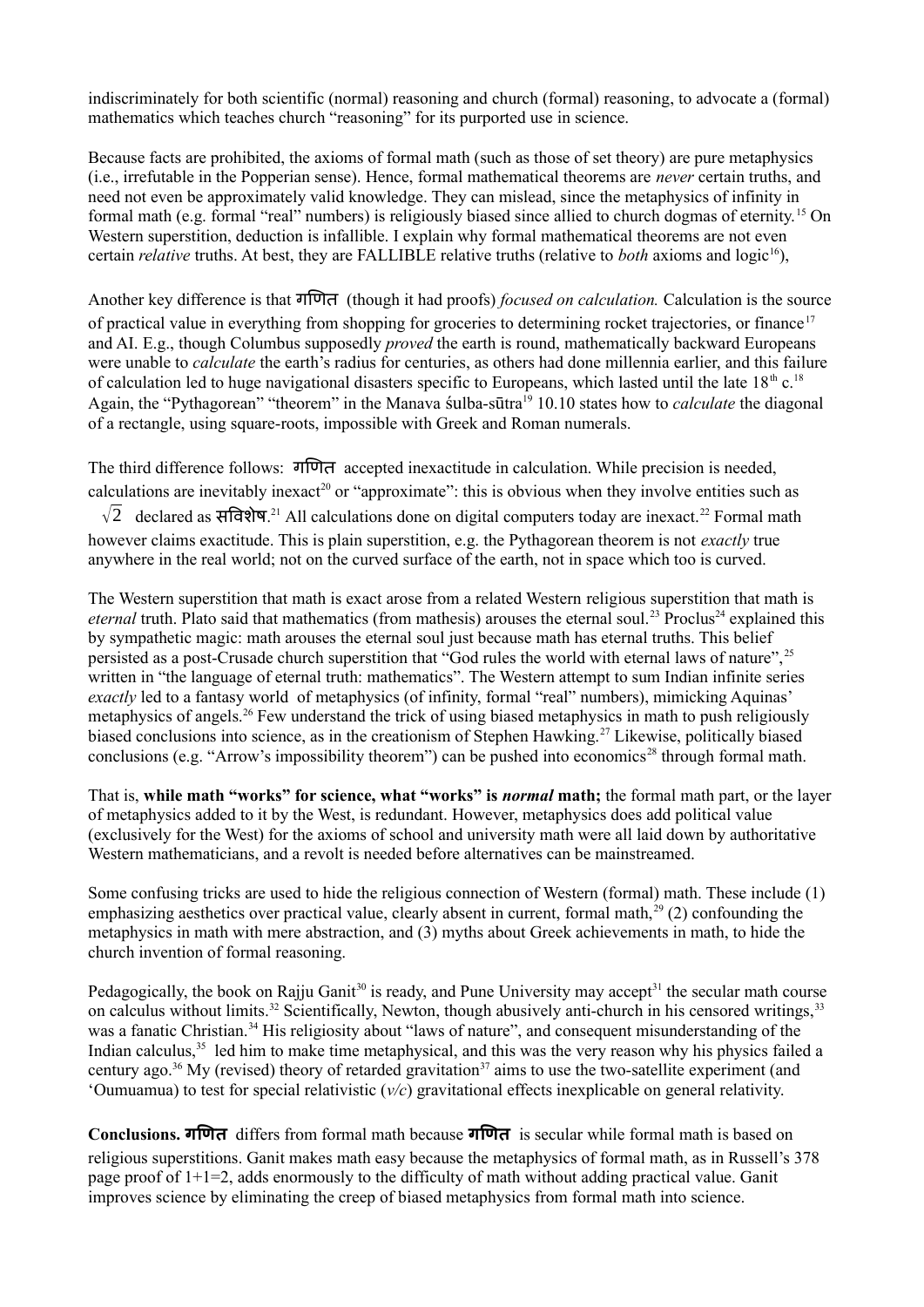- 1 CKR, "Be critical, choose what is best", public statement in *The Sun*, Malaysia, 29 Aug 2011, p. 16. Archived at [http://ckraju.net/press/2011/the-Sun-29-Aug-2011-p16-clipping-ckr-response.gif.](http://ckraju.net/press/2011/the-Sun-29-Aug-2011-p16-clipping-ckr-response.gif) The debate, because of an editorial in the *Sun* on my talk, is archived at "Decolonisation: conversations in the Sun", [http://ckraju.net/blog/?](http://ckraju.net/blog/?p=61) [p=61.](http://ckraju.net/blog/?p=61)
- 2 E.g. CKR, "To decolonise math, stand up to its false history and bad philosophy", [\(http://ckraju.net/blog/?p=117\)](http://ckraju.net/blog/?p=117) article published by *Conversation* (Global edition) on 24 Oct 2016, went viral, then CENSORED, by its South Africa editor on the strange ground that non-Whites are not editorially allowed to cite their own published research. The article was reproduced worldwide, and then censored worldwide, e.g. in India by both Scroll and Wire. But the Wire put it back [\(https://thewire.in/history/to-decolonise-maths-stand-up-to-its-false-history\)](https://thewire.in/history/to-decolonise-maths-stand-up-to-its-false-history). The censored article was reproduced in full in "Black thoughts matter...", *J. Black Studies,* **48**(3) (2017) pp. 256-278. Also in *Rhodes Must Fall* (Oxford), Zed Books, London, 2018, chp. 26. See, also, CKR, "Mathematics and censorship", Kafila, [https://kafila.online/2017/06/25/mathematics-and-censorship-c-k-raju/.](https://kafila.online/2017/06/25/mathematics-and-censorship-c-k-raju/)
- 3 CKR, *Cultural Foundations of Mathematics: the nature of mathematical proof and the transmission of calculus from India to Europe in the 16th c. CE*, Pearson Longman, 2007. Quick summaries in articles in: *Encyclopedia of Non-Western Science, Technology and Medicine*, (ed. Healine Selin) Springer, 2014, 2016. "Calculus" pp. 1010– 1015, [http://ckraju.net/papers/Springer/ckr-Springer-encyclopedia-calculus-1-final.pdf,](http://ckraju.net/papers/Springer/ckr-Springer-encyclopedia-calculus-1-final.pdf) "Calculus transmission", pp. 1016–1022.<http://ckraju.net/papers/Springer/ckr-Springer-encyclopedia-calculus-2-final.pdf>
- 4 CKR, "Probability in Ancient India", *Handbook of the Philosophy of Science*, vol 7, *Philosophy of Statistics*, ed. Prasanta S. Bandyopadhyay and Malcolm R. Forster. General Editors: Dov M. Gabbay, Paul Thagard and John Woods. Elsevier, 2011, pp. 1175–1196. [http://ckraju.net/papers/Probability-in-Ancient-India.pdf.](http://ckraju.net/papers/Probability-in-Ancient-India.pdf)
- 5 For a quick account, see my talk at MIT. Video: [https://youtu.be/IaodCGDjqzs,](https://youtu.be/IaodCGDjqzs) abstract: [http://ckraju.net/papers/Calculus-story-abstract.html,](http://ckraju.net/papers/Calculus-story-abstract.html) presentation: [http://ckraju.net/papers/presentations/MIT.pdf.](http://ckraju.net/papers/presentations/MIT.pdf)
- 6 CKR, "Teaching mathematics with a different philosophy. 1: Formal mathematics as biased metaphysics." S*cience and Culture* **77** (2011) pp. 275–80. arXiv:1312.2099.
- 7 CKR, *Euclid and Jesus: how and why the church changed mathematics and Christianity across two religious wars*, Multiversity, Penang, 2012.
- 8 B Russell, "The Teaching of Euclid", *The Mathematical Gazette* **2** (33) (1902), pp. 165-167. [http://ckraju.net/geometry/Bertrand%20Russell%20on%20Euclid.htm.](http://ckraju.net/geometry/Bertrand%20Russell%20on%20Euclid.htm)
- 9 [http://ckraju.net/geometry/cambridge-note.html.](http://ckraju.net/geometry/cambridge-note.html)
- 10 See, e.g., Rajju Ganit draft teacher's manual at [http://ckraju.net/geometry/Rajju-ganit-draft-teacher-manual.pdf.](http://ckraju.net/geometry/Rajju-ganit-draft-teacher-manual.pdf)
- 11 [http://ckraju.net/blog/?p=173,](http://ckraju.net/blog/?p=173) and [http://ckraju.net/geometry/NCERT-grievance-detailed-note.pdf.](http://ckraju.net/geometry/NCERT-grievance-detailed-note.pdf)
- 12 For the stock definition of a formal mathematical proof see, e.g., the text by E. Mendelson, *Introduction to mathematical logic*, van Nostrand, New York, 1964, p. 29.
- 13 CKR, "Computers, Mathematics Education, and the Alternative Epistemology of the Calculus in the YuktiBhāsā", *Philosophy East and West*, **51**:3 (2001) pp. 325–362. [http://ckraju.net/papers/Hawaii.pdf.](http://ckraju.net/papers/Hawaii.pdf) Also "Mathematics and Culture", in *History, Culture and Truth: Essays Presented to D. P. Chattopadhyaya*, ed. Daya Krishna and K. Satchidananda Murthy, Kalki Prakash, New Delhi, 1999, pp. 179–193.
- 14 E.g. (popular-level article) "Scientific temper in ancient India", *ThePrint*, 29 March 2019. [https://theprint.in/opinion/do-indians-have-a-scientific-temper-ancient-texts-reveal-we-did-way-before-the-west/](https://theprint.in/opinion/do-indians-have-a-scientific-temper-ancient-texts-reveal-we-did-way-before-the-west/214767/) [214767/](https://theprint.in/opinion/do-indians-have-a-scientific-temper-ancient-texts-reveal-we-did-way-before-the-west/214767/)
- 15 CKR, "Eternity and Infinity: the Western misunderstanding of Indian mathematics and its consequences for science today." *American Philosophical Association Newsletter on Asian and Asian American Philosophers and Philosophies* **14**(2) (2015) pp. 27–33. [http://ckraju.net/papers/Eternity-and-infinity-Pages-from-APA.pdf.](http://ckraju.net/papers/Eternity-and-infinity-Pages-from-APA.pdf)
- 16 CKR, Decolonising mathematics, *[Alter](http://alternation.ukzn.ac.za/pages/volume-25-2018/alternation-252.aspx)* [Nation 25\(2\)](http://alternation.ukzn.ac.za/pages/volume-25-2018/alternation-252.aspx) (2018), pp. 12-43b [https://doi.org/10.29086/2519-5476/2018/v25n2a2.](https://doi.org/10.29086/2519-5476/2018/v25n2a2)
- 17 See the example about stochastic differential equations driven by Levy motion in the Hawai'i paper cited at 11 above: calculation of the solution is possible, but there is (still) no proof that a solution exists. The sub-prime crisis of 2008 was probably due to excessive reliance on risk calculated on the Black-Scholes model where a mathematical proof of the existence of solutions is available, though the model is empirically false.
- 18 For detailed further discussion of the European navigational problem, and its solution available in early Indian texts, see *Cultural Foundations of Mathematics*, cited above, especially chp. 4. "Latitude, longitude, and the globe".
- 19 *The Sulbasutras*, ed. and trans. S. N. Sen and A. K. Bag, INSA, New Delhi, 1983.
- 20 CKR, "Zeroism", in *Encyclopedia of Non-Western Science, Technology, and Medicine*, Springer, 2016, , pp. 4604– 4610. [http://ckraju.net/papers/Springer/zeroism-springer-f.pdf.](http://ckraju.net/papers/Springer/zeroism-springer-f.pdf)
- 21 Baudhayana 2.12. See, e.g., Sen and Bag, cited earlier.
- 22 See the example C program using floating point numbers in the Hawai'i paper at 11 above. For details of floats see my *Lecture Notes on C*, or the notes online.
- 23 Plato, *Meno*, trans. B. Jowett, [http://classics.mit.edu/Plato/meno.html.](http://classics.mit.edu/Plato/meno.html)
- 24 Proclus hence derives mathematics from mathesis. Proclus, *Commentary*, [*A Commentary on the First Book of Euclid's Elements*], trans. Glenn R. Morrow, Princeton University Press, Princeton, New Jersey, 1970, Prologue, p. 38. Wikipedia as usual distorts the truth, using a secondary racist source, Heath, to claim that mathematics derives from mathema, which relates to science not religion.